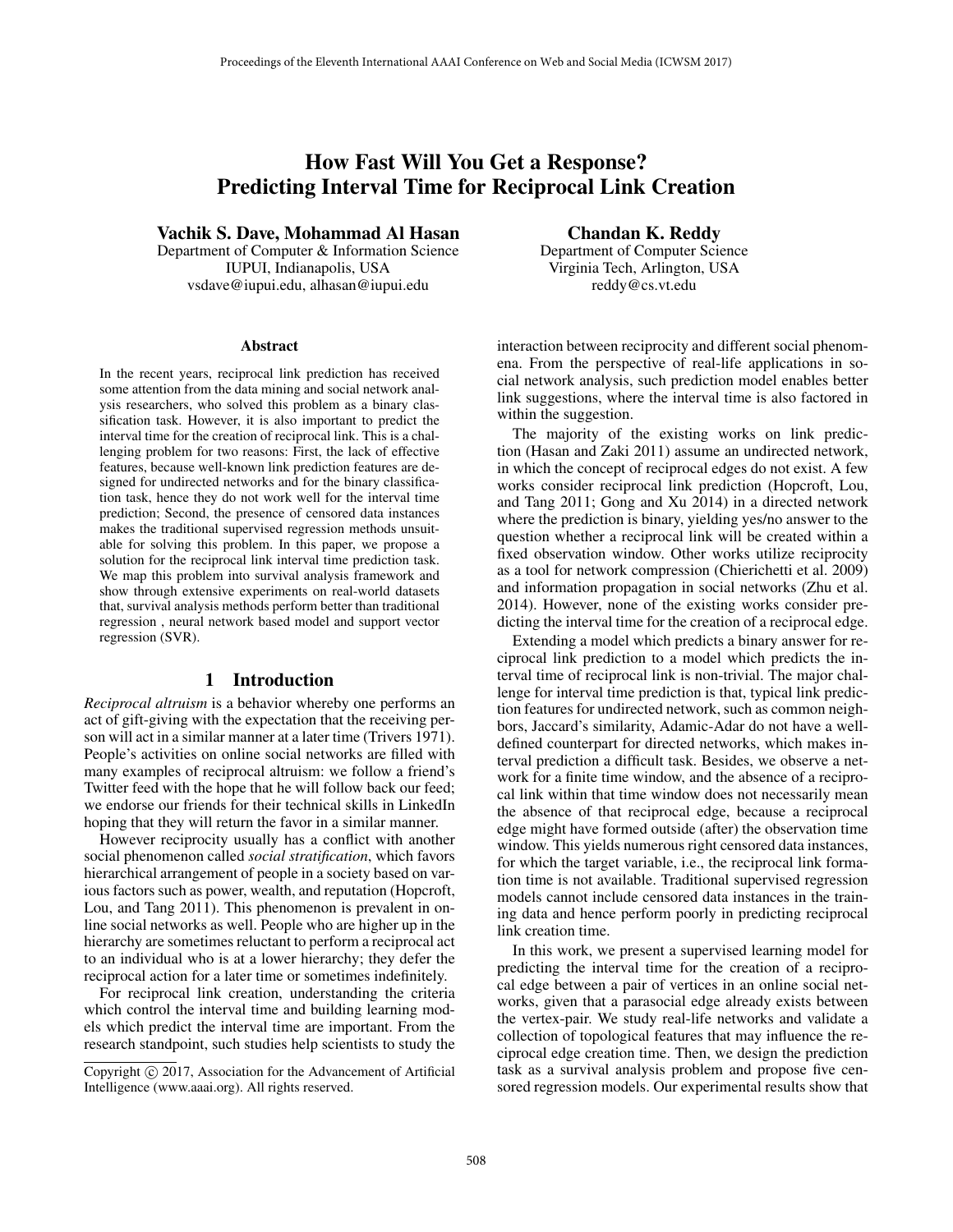Cox regression performs better than traditional supervised learning models for reciprocal link prediction.

#### 2 Our Methodology

In this section, we first define the problem of *Reciprocal Link Time Prediction* (RLTP). Then we discuss topological features used to solve the RLTP problem and how we can map the RLTP problem into survival analysis framework. Finally we discuss different survival analysis methods which we have used for solving the RLTP problem.

## 2.1 Problem Formulation

 $G(V, E)$  is a **directed time-stamped network** where V is the set of vertices and  $E$  is the set of directed edges. For a vertex  $u \in V$ ,  $\Gamma_{in}(u)$  and  $\Gamma_{out}(u)$  are the set of inneighbors and the set of out-neighbors of u.  $d(u, v)$  is the directed shortest path distance from  $u$  to  $v$ . There also exists a mapping function  $\tau : E \to T$ , which maps each link  $e \in E$  to a specific time-stamp  $\tau(e) = t_e \in T$  denoting the creation time of the link e. For vertices  $u, v \in V$  and link  $e = (u, v) \in E$  the corresponding time-stamp  $t_e$  can be represented as  $t_{uv}$ . For a link  $(u, v) \in E$ , if  $\exists (v, u) \in E$ and  $t_{vu} < t_{uv}$  then  $(u, v)$  is called a **reciprocal link**; on the other hand, if  $(v, u) \notin E$ , it is called **parasocial link**.

The **time interval** of a reciprocal link  $(u, v)$  is defined as  $Int(u, v) = t_{uv} - t_{vu}$ . Objective of the RLTP problem is to predict the time interval of a reciprocal link  $Int(u, v)$ given the time-stamp of the parasocial link  $t_{vu}$  in a directed network. From the knowledge of  $Int(u, v)$  and  $t_{vu}$ , the reciprocal link creation time  $t_{uv}$  can be obtained easily. The main reason for defining the problem in terms of interval is that interval avoids the problem of temporal bias that exists between the train and test datasets. We use a supervised learning approach for this prediction using only topological features constructed from G.

#### 2.2 Topological Feature Design

The majority of the existing topological features for link prediction are defined for an undirected network, hence we adapt those features for predicting reciprocal links. Our features belong to following two groups: directed altruism based features and social stratification based features.

#### Directed Altruism Based Features

Here, we define topological features which quantify the directed altruism phenomenon of reciprocal link prediction.

Shortest directed distance: For a parasocial link  $(v, u)$ , we use directed distance for reciprocal link i.e.,  $DirectDist(u, v) = d(u, v).$ 

Common in/out neighbors count: For directed graphs, we have two separate features: common in-neighbors and common out-neighbors.  $Common_{in}(u, v) = |\Gamma_{in}(u)| \cap$  $\Gamma_{in}(v)$ ,  $Common_{out}(u, v) = |\Gamma_{out}(u) \cap \Gamma_{out}(v)|$ .

Jaccard coefficient (In/Out): It is normalized version of common neighbors counts, hence similar to common neighbors, Jaccard coefficients can also be presented by two separate features.  $Jacccard_{in} = \frac{|\Gamma_{in}(u) \cap \Gamma_{in}(v)|}{|\Gamma_{in}(u) \cup \Gamma_{in}(v)|}$ 

 $Jacccard_{out} = \frac{|\Gamma_{out}(u) \cap \Gamma_{out}(v)|}{|\Gamma_{out}(u) \cup \Gamma_{out}(v)|}.$ 

Local Reciprocity. In (Gong and Xu 2014), the authors studied two local reciprocity features and showed relative influence of both on linking back probability. Acceptance Local Reciprocity (*ALR*):  $ALR(v) = \frac{|\Gamma_{in}(v) \cap \Gamma_{out}(v)|}{|\Gamma_{in}(v)|}$ . Request Local Reciprocity  $(RLR)$ :  $RLR(u) = \frac{|\Gamma_{in}(u) \cap \Gamma_{out}(u)|}{|\Gamma_{out}(u)|}$ .

We consider RLR of the tail node  $(RLR(u))$  and ALR for head node  $(ALR(v))$  for reciprocating link  $(u, v)$ . These features capture the tendency of  $u$  to request and the tendency of  $v$  to accept a link.

#### Social Stratification Based Features

The following topologial features quantify the social stratification phenomenon.

Preferential Attachment: The basic idea of preferential attachment is to give more weight to the higher degree nodes. For directed graphs, we consider out degree of tail node and in degree of head node of the future (reciprocating) link, which is given as follows:  $PrefAtt(u, v) = |\Gamma_{out}(u)| \times |\Gamma_{in}(v)|.$ 

Preferential Jaccard: *PrefJacc* is inspired by both Preferential Attachment and Jaccard Coefficient. We calculated *PrefJacc* using the following equation:  $PrefJacc(u, v) = \frac{|\Gamma_{out}(u) \cap \Gamma_{in}(v)|}{|\Gamma_{out}(u) \cup \Gamma_{in}(v)|}.$ 

In/Out Ratio: These features capture the social stratification. A node in the upper hierarchy has a higher tendency to create reciprocal edge with another node at the same level in the hierarchy (Hopcroft, Lou, and Tang 2011). Hierarchy of a node can be identified by the ratio of their in-degrees and out-degrees. Hence, we consider *InRatio* and *OutRatio* as features.  $InRatio = \frac{|\Gamma_{in}(u)|}{|\Gamma_{in}(v)|} OutRatio = \frac{|\Gamma_{out}(u)|}{|\Gamma_{out}(v)|}$ .

PageRank: *PageRank* represents the prestige of the node in the network. We use both, pagerank of  $u$  and pagerank of v as features.

#### 2.3 RLTP and Survival Analysis

In this section, we describe how the RLTP problem can be mapped into survival analysis framework and provide definitions of the required concepts to comprehend our approach. Survival analysis is widely used in the medical domain to predict survival time or time to a specific event (Ping Wang and Reddy 2017). For a set of instances under observation, events happen over a time period, from which a survival model learns the temporal patterns of these events.

Survival analysis assumes a starting time of the study, from when a model starts to observe for the events. For the RLTP problem, at the first time-stamp, a given directed time-stamped network is static (initialized), the second timestamp from when new links are added to the static network is called the beginning of graph expansion, which serves as the starting time of the study. For RLTP, the last timestamp in the training period is considered to be the end of the study. Hence, the time window from beginning of graph expansion to the end of the study is considered to be study **period.** For a parasocial link  $(v, u)$ , if a reciprocal link  $(u, v)$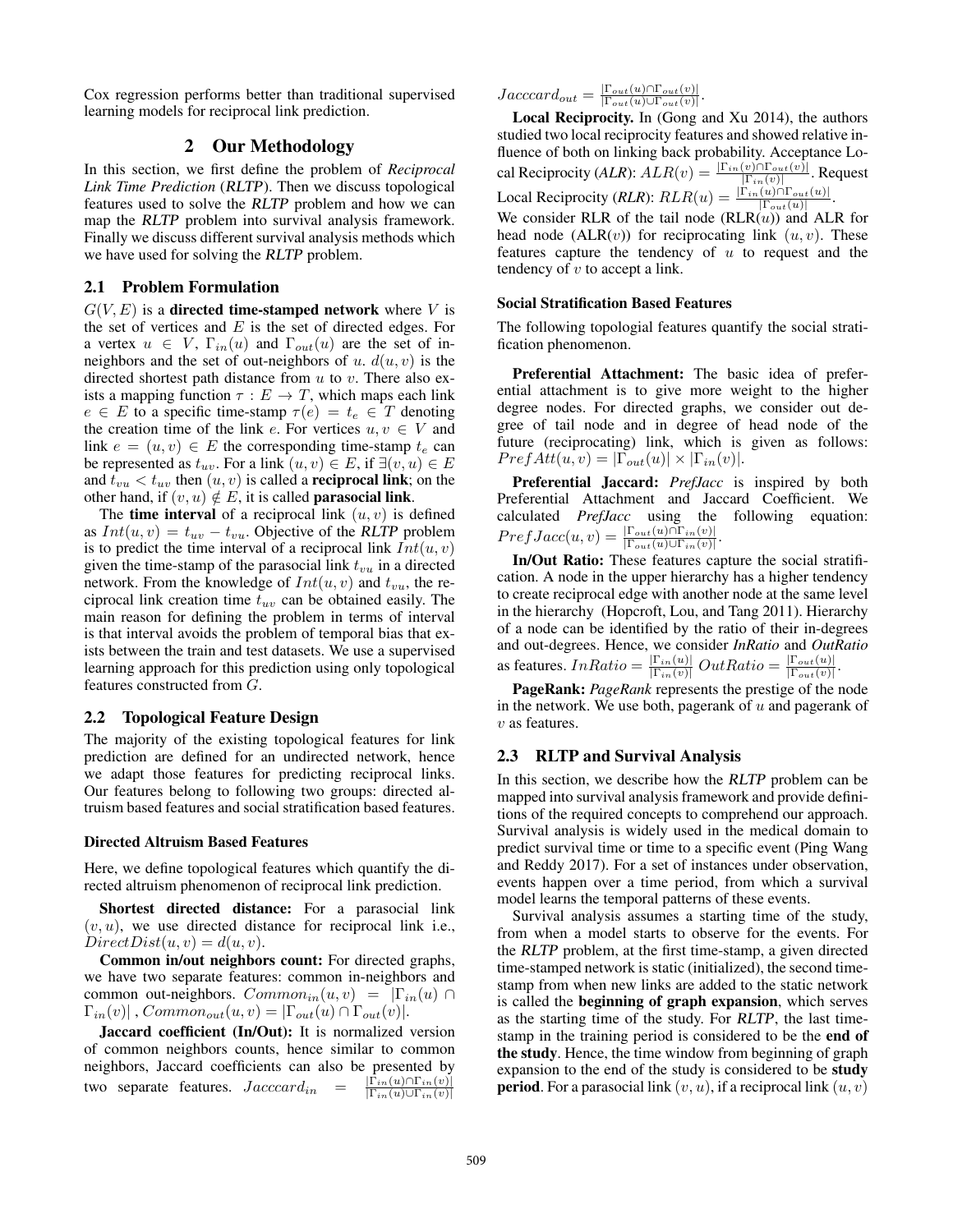is created during the study period, we call it a reciprocal event. Time-stamp of a parasocial link is the time when the data instance is considered into the network for study, which is called as the starting time of observation for the data instance. We study the network for a limited time window (study period), and hence for a set of parasocial links, the corresponding reciprocal event may not be observed before the end of the study, we call these links as immortal links. These immortal links carry the information about links for which the reciprocal link creation event does not happen for a specific period of time. In the survival analysis terminology the immortal links are called censored instances.

Time difference, from starting time of observation for a parasocial link to the time-stamp of the reciprocal event is considered to be the life-span of the parasocial link. In the RLTP problem, the interval time of a reciprocal link is exactly defined as the life-span of parasocial link, which is the survival time in the survival analysis problem.

In a traditional regression task, immortal links may either be ignored, or their survival time may be replaced by a large number which is higher than the time difference between the end of study time and the starting time of observation for that parasocial link. The first of the above cases will be ignoring important information, and the second is simply a crude approximation. These links give precise information that the survival time for immortal links is higher than the time difference between the end of the study and the starting time of observation for that parasocial link.

#### 2.4 Survival Analysis Models

The most widely used survival analysis model is Cox regression model (Cox 1972) which predicts the time taken for an event to occur. We used cocktail algorithm (Yang and Zou 2013) for optimization of the elastic net penalized Cox model. We used two parametric survival models: Accelerated Failure Time (AFT) model and Buckley-James (BJ) model. The AFT model is used with three distributions for survival time: weibull, log-logistic and log-normal. For AFT models and BJ regression, we used *Survival* package<sup>5</sup> and *Bujar* package<sup>6</sup>, respectively, available in **R**.

# 3 Experiments and Results

We conducted a set of rigorous experiments to demonstrate the benefit of using censored information and the superiority of censored models to solve the RLTP problem. We used the following five censored models: Cox regression model, three AFT models with Weibull, log-normal and log-logistic distributions respectively, and Buckley-James (BJ) regression model. To prove the fact that the censored models are more suitable for solving the RLTP problem, we compared them with traditional regression models, such as, ridge regression (RidgeReg), lasso regression (LassoReg), feed forward neural networks (FFNN) and support vector regression (SVR). Note that, these traditional regression models cannot use censored information (immortal links).

Table 1: TD-AUC results [mean  $(\pm$  standard deviation)] for various methods on real-world datasets.

| Models          | Epinion       | MC-Email      | Enron         |
|-----------------|---------------|---------------|---------------|
| RidgeReg        | 0.6086        | 0.6083        | 0.5847        |
|                 | $(\pm .0013)$ | $(\pm .0146)$ | $(\pm .0159)$ |
| LassoReg        | 0.6020        | 0.5709        | 0.5850        |
|                 | $(\pm .0014)$ | $(\pm .0201)$ | $(\pm .0152)$ |
| <b>FFNN</b>     | 0.5048        | 0.4609        | 0.5407        |
|                 | $(\pm .0822)$ | $(\pm .0964)$ | $(\pm .0434)$ |
| <b>SVR</b>      | 0.4871        | 0.5737        | 0.5680        |
|                 | $(\pm .0039)$ | $(\pm .0187)$ | $(\pm .0176)$ |
| <b>BJ</b> Model | 0.7339        | 0.5910        | 0.6096        |
|                 | $(\pm .0020)$ | $(\pm .0146)$ | $(\pm .0076)$ |
| Weibull         | 0.5210        | 0.6171        | 0.6319        |
|                 | $(\pm .1446)$ | $(\pm .0069)$ | $(\pm .0050)$ |
| logNormal       | 0.4461        | 0.6463        | 0.6146        |
|                 | $(\pm .0283)$ | $(\pm .0015)$ | $(\pm .0097)$ |
| logLogistic     | 0.5110        | 0.6494        | 0.6224        |
|                 | $(\pm .0196)$ | $(\pm .0062)$ | $(\pm .0069)$ |
| Cox             | 0.7436        | 0.6558        | 0.6311        |
|                 | $(\pm .0016)$ | $(\pm .0125)$ | $(\pm .0110)$ |

# 3.1 Datasets

We used three real-world directed network datasets for our experiments. We selected datasets where reciprocal link creation is an important (meaningful) event; another selection criterion is that the selected datasets have a sufficient number of reciprocal links to train and test the models. Our first dataset, *Epinion*<sup>2</sup> is a trust network where a directed link from one vertex to another vertex represents the fact that the former trusts the latter. The network has 131, 828 vertices and 841, 373 edges created during 938 timestamps. The prediction task for this dataset is to find the time at which a trusted person acknowledges that (s)he also holds a similar sentiment towards the other person. We also collected two enterprise email datasets: *MC-Email*<sup>3</sup> and *Enron*. For both these datasets the task is to predict the response time of an email. *MC-Email* has 167 users with 5, 783 email conversations with 237 timestamps, and *Enron* has 182 users with 3, 007 email links with timestamps range  $0 - 944$ .

### 3.2 Experimental Setting

For our experiments, we divided the time-stamps of a dataset into two non-overlapping continuous partitions, where the earlier partition is the train period and the latter is the test period. We used 70% split of the time-stamps as the training period for the experiments. For calculating the topological feature values, we considered a snapshot of the network until the time-stamp of the reciprocating link or the end of the train period (whichever is earlier).

<sup>5</sup> cran.r-project.org/package=survival

<sup>6</sup> cran.r-project.org/web/packages/bujar/index.html

<sup>2</sup> http://konect.uni-koblenz.de/networks/

<sup>&</sup>lt;sup>3</sup>This is Manufacturing Company email dataset available from R. Michalski's website, https://www.ii.pwr.edu.pl/∼michalski